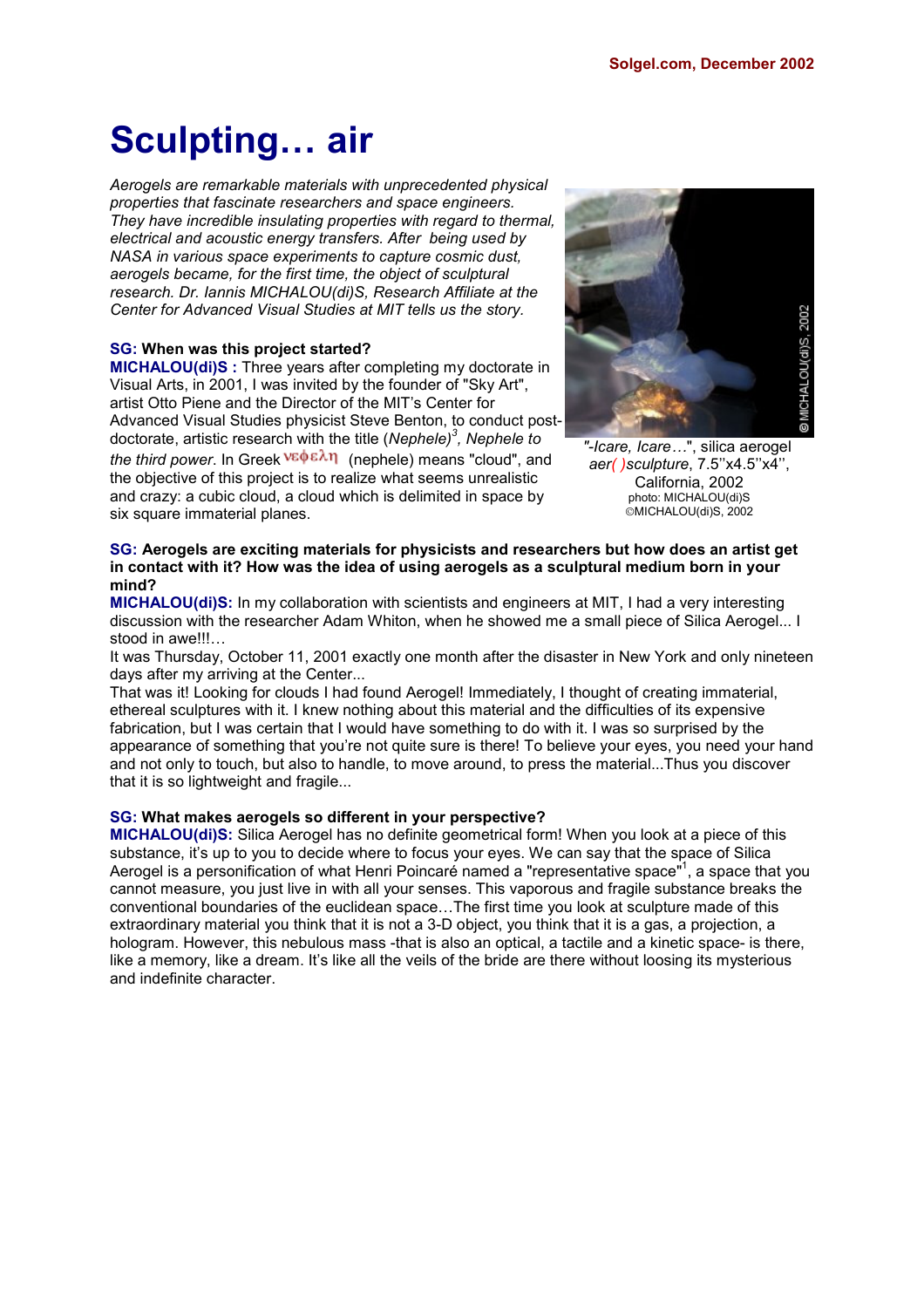

The *aer( )sculpture* looks like a ghost image, like a 3-D X-ray

You believe that it's an illusion, but the sculpture is there, waiting for you're the tips of your fingers; After seeing this ghost image, the first thing you want to do is to touch it! It's hard to believe it's a solid! And it is indeed the lightest solid in the world because 99% of it is just pure air! Therefore, the title of this research has the name of *aer( )sculpture*.

#### **SG: How long does it take to materialize…the immaterial aerogel sculpture?**

**MICHALOU(di)S :** The first time I saw the cloudy and dreamy Silica aerogel, I was working also on the theater project *(Nob)Odyssey*, so I started seriously to work on the *aer( )sculptures* in the middle of January 2002, when I found a photo of Dr.Peter Tsou at NASA's J.P.L with a cube of Silica Aerogel. I had also a contact with Dr.Arlon Hunt at Berkeley Lab who gave me the name of Dr. Larry Hrubesh at L.L.L and through him I found Dr. Michael Droege at "Ocellus

Technologies" in Livermore CA. I visited him at the end of May

2002. After our meeting and receiving the info I needed for the casting of Silica, I returned to Europe, where, in Paris and Athens, I produced the molds for the first *aer( )sculpture*. The molds were sent to California, and in September I traveled there for the second time in order to work on the last details of the first Silica Aerogel sculpture ever made!

#### **SG: As far as we know this is, indeed, the first attempt to use aerogels in art. Did you already exhibit some of your realizations?**

**MICHALOU(di)S:** The 15th of October, at the "Sky Art Conference 2002" I exposed and presented the first *aer( )sculpture "-Icare I care..."* at the European Cultural Center of Delphi in Greece. Scientists and Artists were surprised by the originality and the visual qualities of this work.

**SG: Have you have frozen the blue sky by using aerogels? Did you finally obtain your goal? MICHALOU(di)S:** The objective of this project is to have these lightweight sculptures hanging in the air with the help of magnetic fields. Imagine an "Aphrodite" out of Aerogel free of its pedestal, suspended in the air…

Concerning its color, it's blue for the same reasons that sky is blue, so if you keep a piece of native silica in your hand, is like you have a piece of sky between your fingers!...

Nevertheless, when this diaphanous cyan is placed on the same line between your eye and the light, then a complementary orange color replaces the color of the sky, as Icarus it has also an orange-gold substance…

Its' sky now, is a sunset sky…

<sup>1</sup>cf. Arthur Miller, Einstein-Picasso: Space, Time and the Beauty that causes Havoc, (2001), transl. in Greek S.Pierris, edit.P.Travlos, Athens 2002, pp.175-234.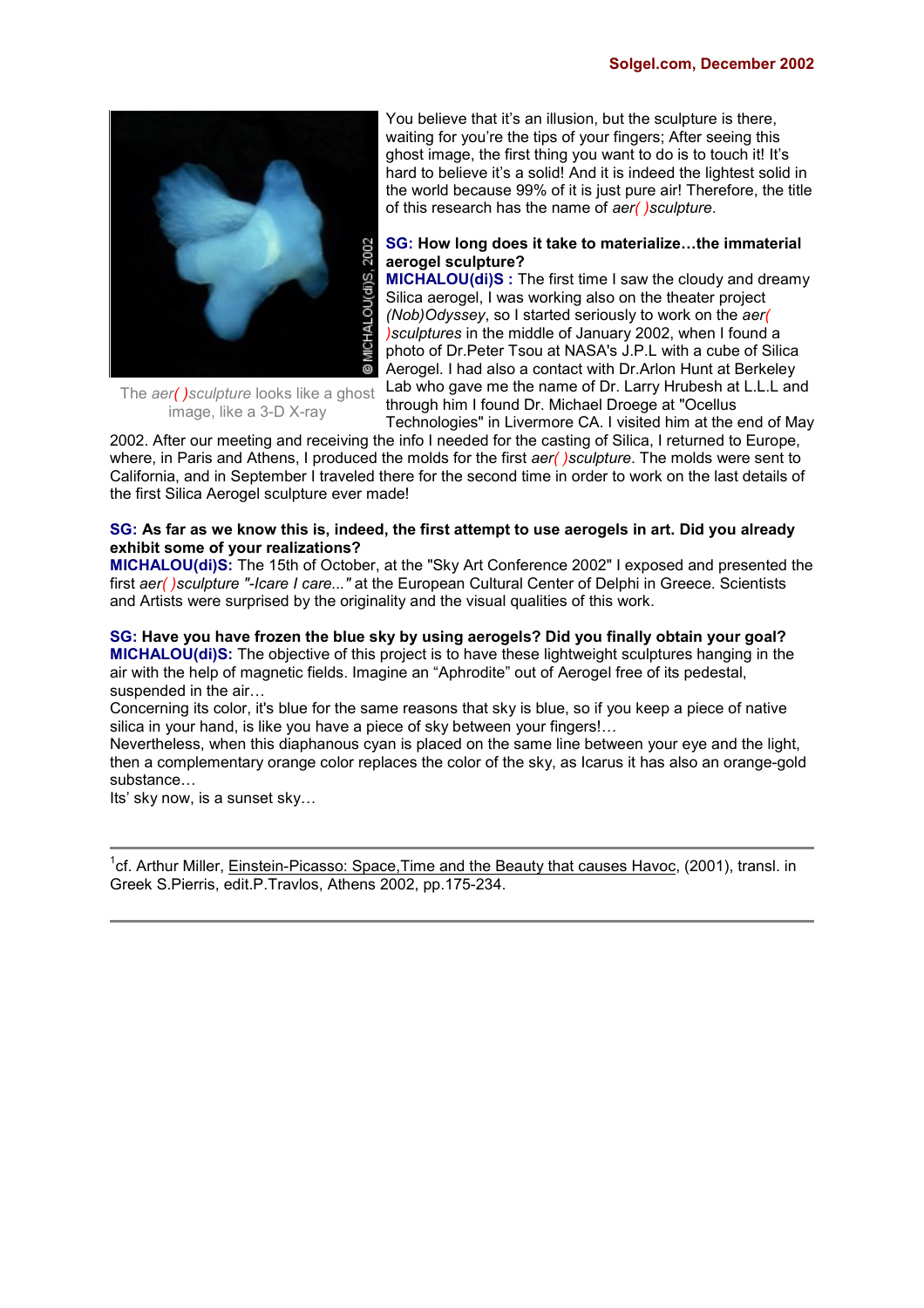# *aer( )sculptures*

«The Aerogel sculpture is a promising project because of potential advances toward minimal weight of 3D artworks which Ioannis Michaloudis hopes to suspend "in mid-air" via directed and quantified magnetic fields (see Klein-Ruhnau "airarchitecture")».

#### **Otto Piene, Founder of Sky Art**

## photos of the first Silica Aerogel sculpture ever made!



*"-Icare, I care…"*, silica aerogel *aer( )sculpture*, 7.5''x4.5''x4'', California, 2002

On the background we see the two half of the wing mold. As far as the ''orange sunset''color, is coming from the reflection of the *aer( )sculpture* on a sheet of PVC.

> photo: MICHALOU(di)S, © MICHALOU(di)S, 2002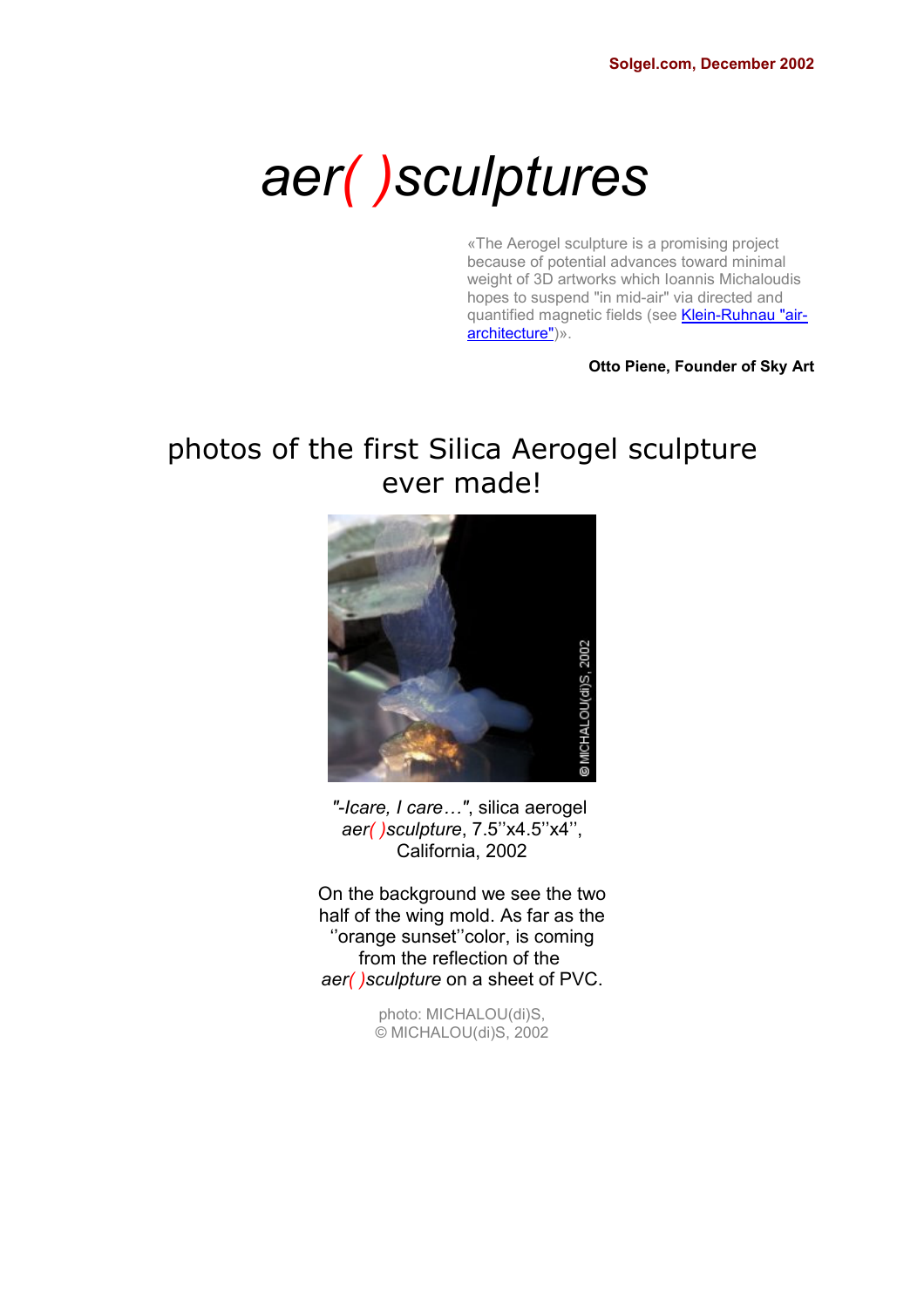

The body of Icarus seen from behind. The left "arm" is broken during the de-mold procedure of 09/21/02 and the color of the Silica is violet because of a warm lighting.

> photo: Michael Droege, © MICHALOU(di)S, 2002



Dr. Michael Droege's hand holding the body of Icarus (4''x 2.5''x1.5''),

> photo: Michael Droege, © MICHALOU(di)S, 2002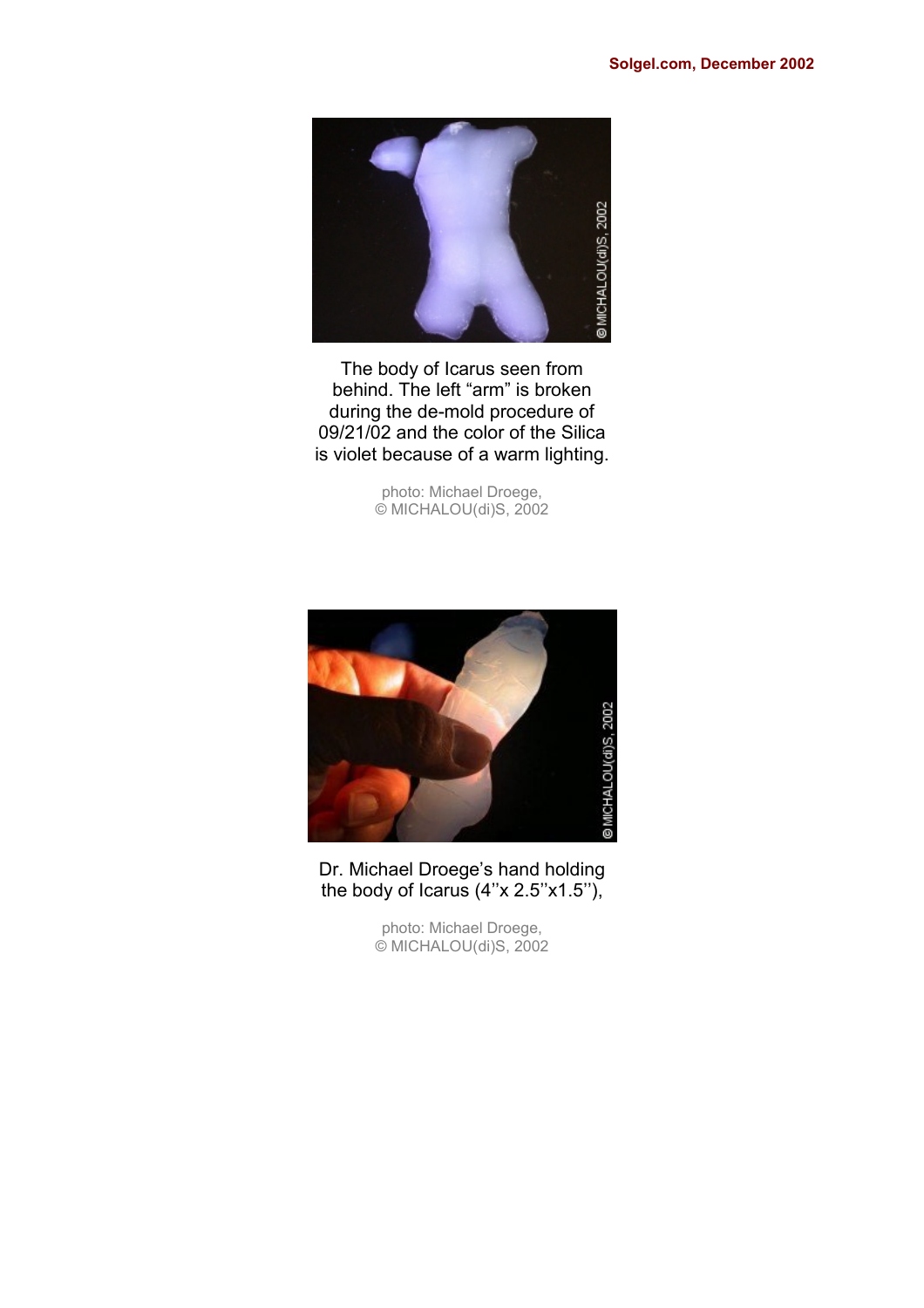

Dr. MICHALOU(di)S hand, touching the final *aer( )sculpture –Icare, I care…*

> photo: MICHALOU(di)S, © MICHALOU(di)S, 2002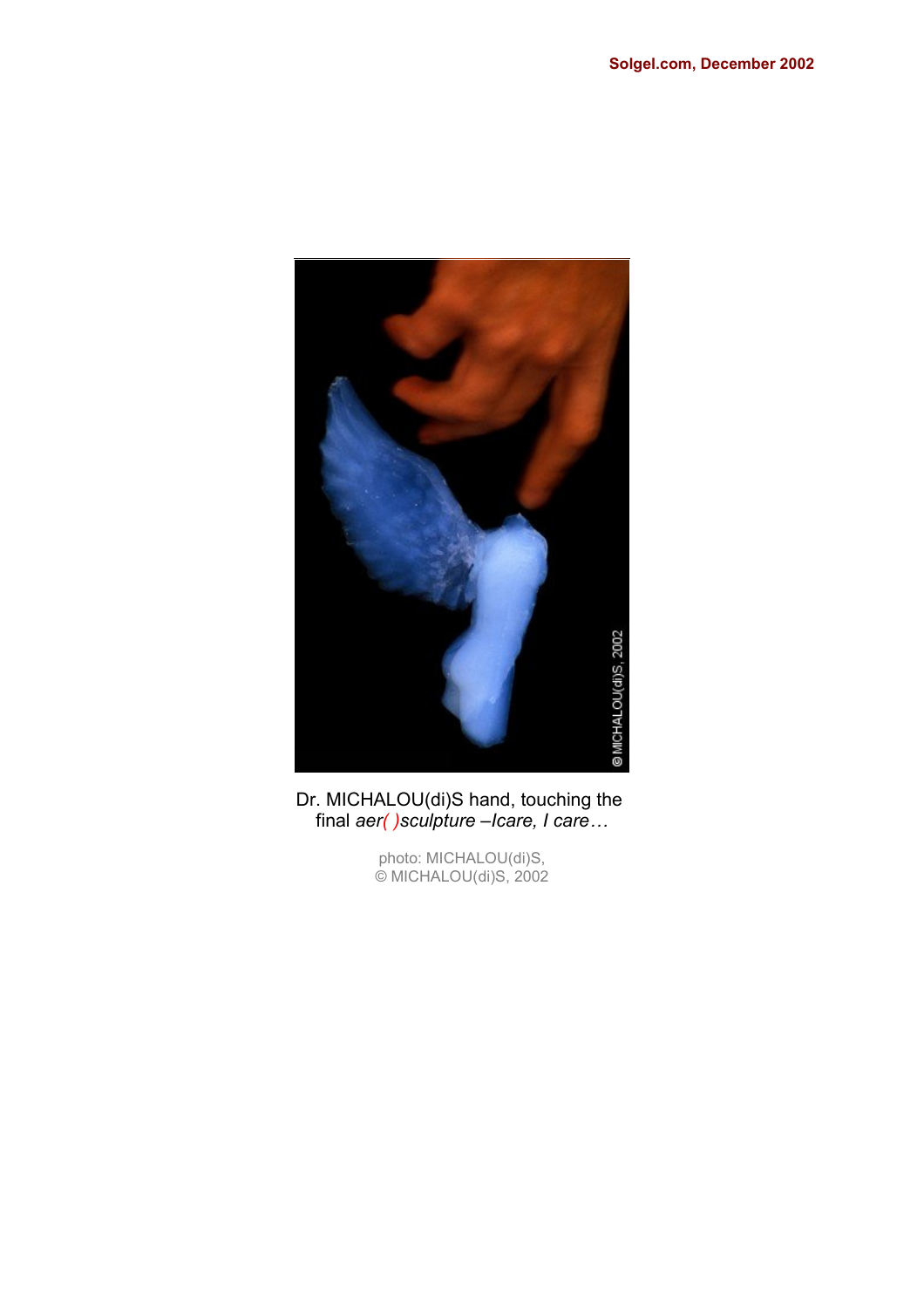



The *aer( )sculpture* looks like a ghost image,like a 3-D X-ray: same color, same indefinite transparency, same "representative'' (and not euclidean) space.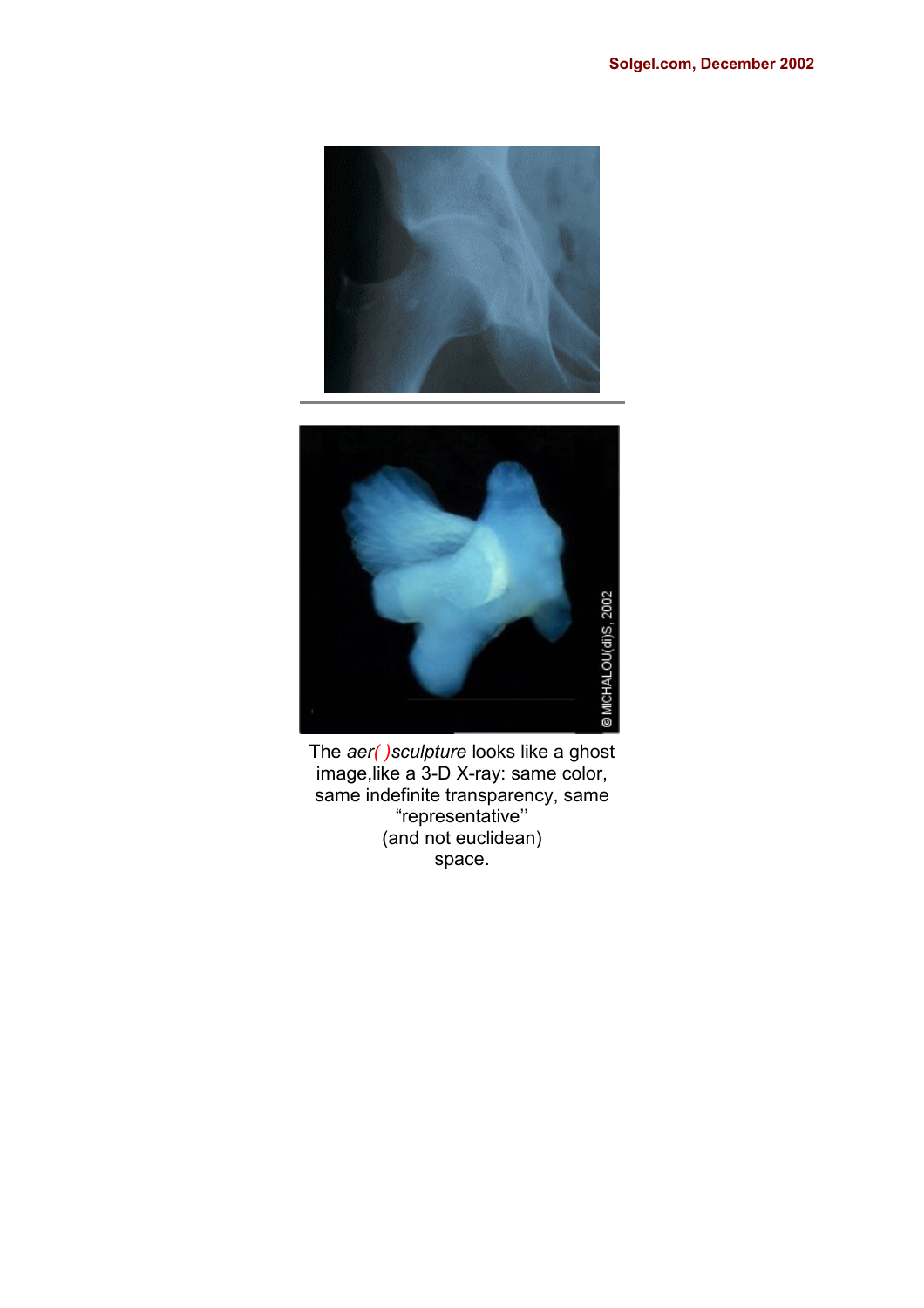#### **About the Artist**

Dr. Iannis MICHALOU(di)S was born in Greece in 1965. He holds a diploma in Fashion Design from the Ecole Supérieure des Arts Décoratifs (Arts Decos) in Paris, and a Master of Visual Arts from the University of Paris I (Sorbonne). He received his Ph.D. in Visual Arts in 1998 from the same University. Michalous is currently a Research Affiliate at the Center for Advanced Visual Studies at MIT. His research *(Nephele)3* focuses on the creation of immaterial, ethereal works of arts using the sculptural media of controlled steam and aerogels. This research is funded by the IKY Foundation, the William Fulbright Foundation, the Associate Provost for the Arts at MIT, the Council for the Arts at MIT and the Center for Advanced Visual Studies.



#### **Contact :**

**Dr. Iannis MICHALOU(di)S** Massachusetts Institute of Technology Center for Advanced Visual Studies, N52-373A 265, Mass, Avenue, Cambridge, MA 02139, U.S.A. phone: + 1 617 258 6941, fax: + 1 617 253 1660

web: http://web.mit.edu/cavs/people.html e-mail: I.MICHALOUDIS@fulbrightweb.org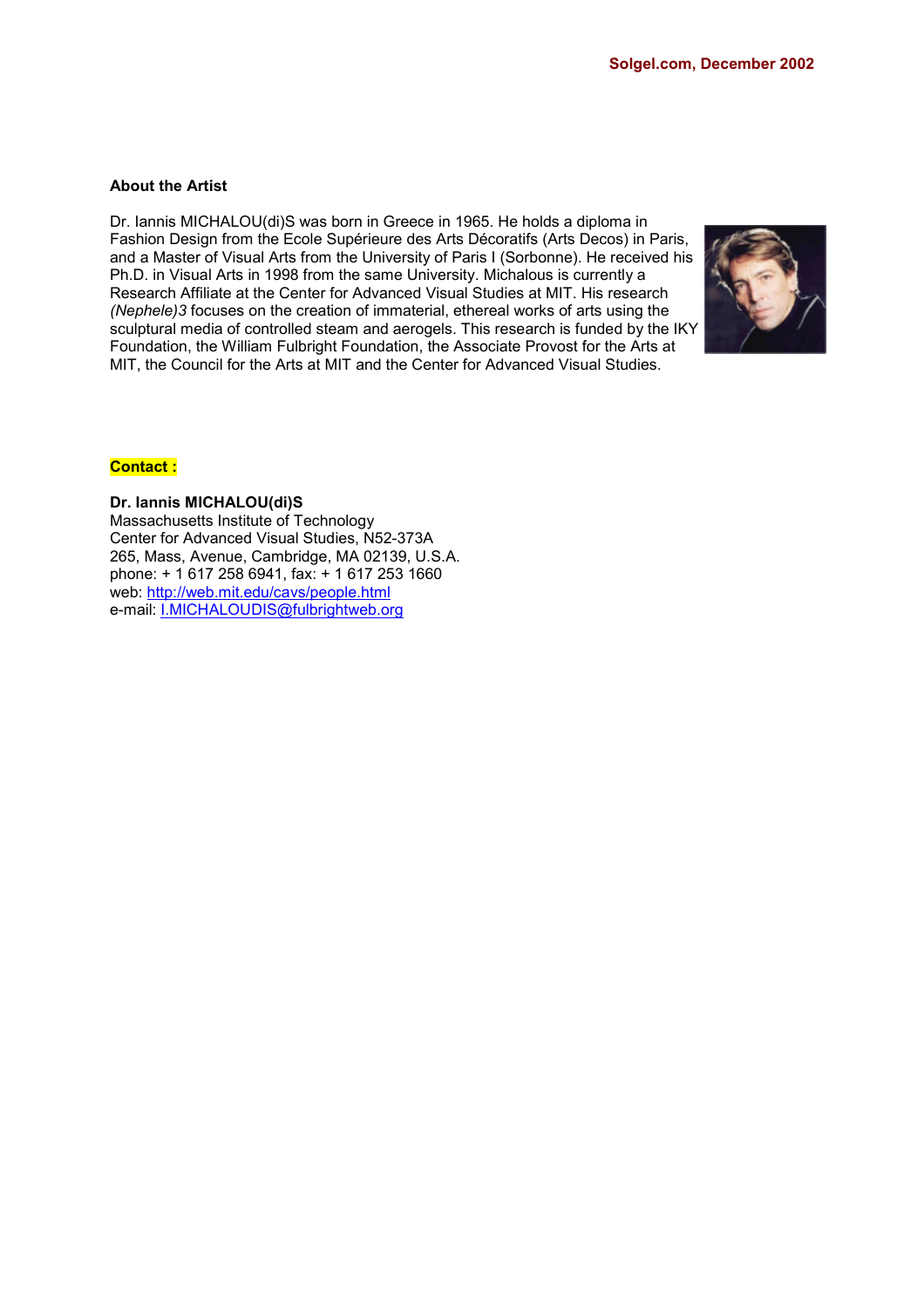### **aer( )sculpture Material Preparation and Processing** *by Dr. Michael Droege, Ocellus Tecnologies, CA*

#### **I. Technology Overview**

#### **A. Aerogel Materials**

Porous solids such as wood, coral, and bone are common structural materials found in nature. These materials have evolved a cellular structure in which the material of the cell wall surrounds an open pore space. This porous, cellular structure, imparts unique properties such as stiffness and strength while simultaneously being a low density (lightweight) material.

Synthetic foams can be prepared from a wide variety of metals, glasses, and polymers. These foams also possess a cellular structure in which the cells are either isolated (closed-cells) or interconnected (open-cells), depending upon the production process. Organic polymer foams are well known and commonly used in the insulation and construction industries. Examples of commercially available organic polymer foams include polyurethane seat cushions and polystyrene coffee cups. Aerogels are a unique class of polymer foams that can be prepared from either organic or inorganic polymers. Aerogels typically possess a nanostructure that is composed of extremely small interconnected particles (like pearls on a pearl necklace) that have diameters of about 100 angstroms and which surround pore spaces that are typically less than 100 nanometers. This structure results in a solid material with ultrafine pore size, low density, and open-cell porosity. It is these structural features that impart the unusual acoustic, mechanical, optical, and thermal properties observed for aerogels. For example, the nanostructure is responsible for the high surface area of aerogels (350- 1500 m2/g) and its very low sound propagation. The ultrafine pore size minimizes the scattering of visible light, thus aerogels can be prepared as transparent, porous solids. The high porosity and small pore size of aerogels makes them lightweight, superinsulating materials. It is the combination of these unique properties that is now being exploited by the artist.

#### **B. Aerogel Preparation and Processing**

A two-step process typically produces aerogels. Step one is a chemical reaction known as a "sol-gel" reaction that produces the aerogel structure in solution. Step two is a special drying procedure called a "supercritical extraction" that results in the final dried solid. The sol-gel reaction is well known and used commercially to produce, for example, soft contact lens. The supercritical extraction process is used commercially to purify a wide array of products, such as decaffeinating coffee, extracting fats, refining drugs, etc.

The term sol-gel describes the change from a colloid-containing liquid solution to a semisolid gel (jelly). In the case of an aerogel, the starting materials are mixed in alcohol and water; they then undergo a chemical reaction that results in transformation from a liquid to a jelly-like solid. This gel consists of the aerogel's continuous, three-dimensional solid framework while the pores of the gel hold the liquid. These gels typically have very low strength and are soft, flexible, and do not flow. The objective of the drying step is to remove the liquid from the pores while maintaining the aerogel's nanostructure. Because of the very small pore size, simple evaporation of the liquid results in very large internal forces (capillary pressure) that cause shrinkage and cracking of the gel. The use of supercritical extraction overcomes this drying problem. Under specific temperature and pressure conditions, the liquid becomes gas-like, with little surface tension, and can be readily removed from the pores of the gel without developing destructive internal forces. The result of supercritical drying is that the aerogel maintains the original size and shape of the gel, but now the pores contain only air (hence the term aerogel).